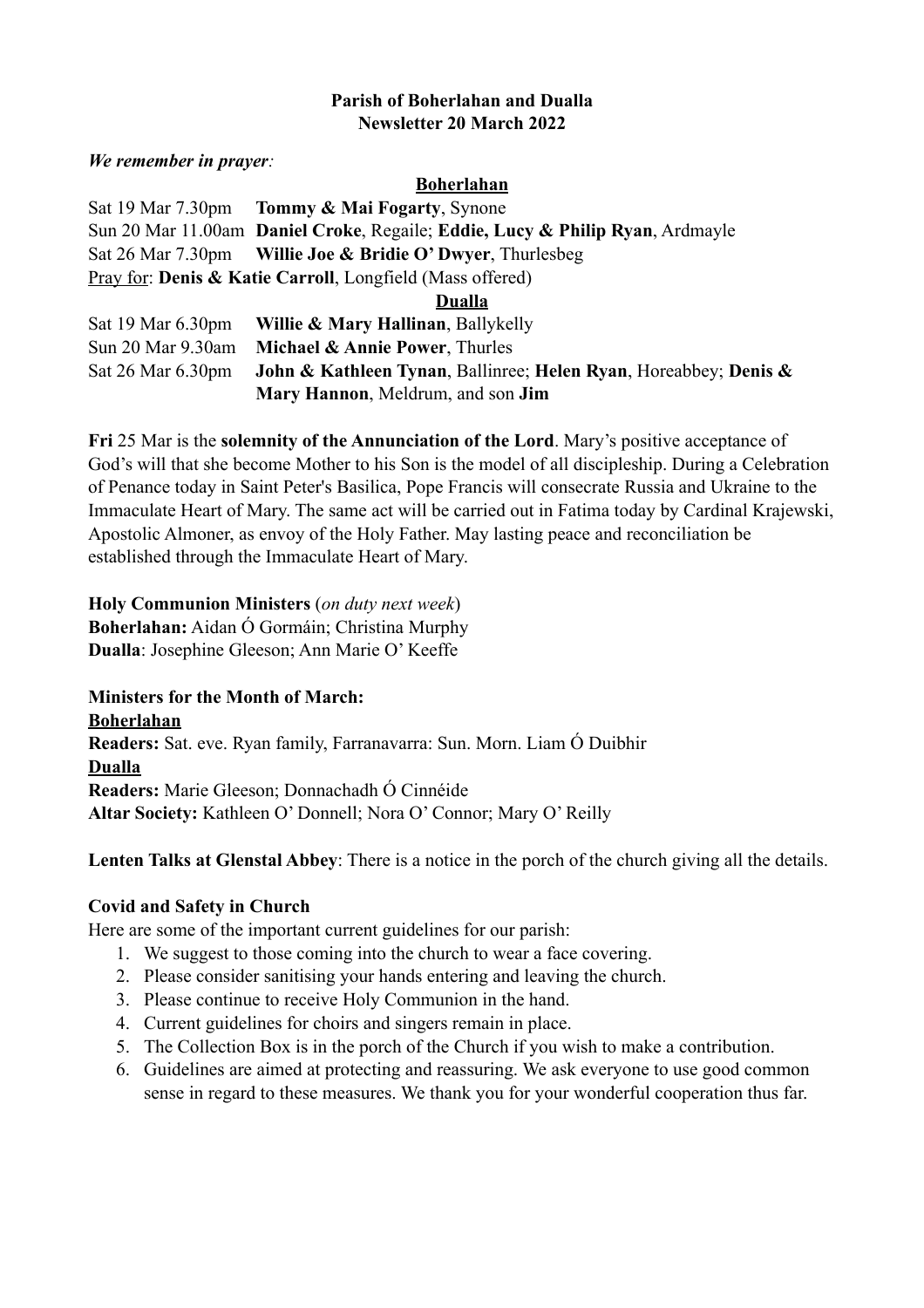**The Parish Pastoral Team** is a group of people who are striving in the parish to nourish the gift of faith. We had a Listening Exercise conducted in the Diocese over the last few years. The results of that process are contained in the booklet *Seeds of Hope*. We hope to distribute a copy of that booklet to every household in the parish. The next meeting of the Parish Pastoral Leadership Team will take place in the Parochial House on **Wednesday evening at 8pm**. Please feel free to come along and help in this parish initiative.

### **Prayer to St Roch (Protector against infectious diseases)**

O Blessed St Roch, Patron of the sick, look with mercy on those who suffer illness. Your power was so great when you were in this world, that by the sign of the Cross, many were healed of their diseases. Now that you are in heaven, your power is no less. Offer to God our intentions and tears and obtain for us the physical and spiritual health we seek. This we ask through Jesus Christ our Lord. Amen.

St Roch: Pray for us, that we may be relieved from all diseases of body and soul.

**Visitation of the Sick:** Hospitals and nursing homes are no longer permitted to provide a list of parishioners who are their patients or residents. This is due to the new law called General Data Protection Regulation (GDPR). If you have a family member in a hospital or nursing home, or at home, who would like a visit from a priest, please contact either priest of the parish. Your request will be very welcome.

**Daffodil Day:** Donations of daffodils for Daffodil Day 2022 would be much appreciated. Please drop the daffodils to Social Service Centre, John St., Cashel from 12pm-3pm, Thur 24 Mar or contact Lucy at 087-6490586 to arrange collection. Your support for Daffodil Day makes a huge difference to the lives of cancer patients and their families.

**Special Collection for Ukraine:** The Irish Bishops have asked for a Special Collection to be taken up at Masses on the weekend of 26/27 March to support humanitarian efforts in Ukraine and especially the families and children who have had to flee their homeland in advance of the Russian invasion. The proceeds of this Special Collection will be directed to Caritas Internationalis, which is the helping hand of the Church on the ground in the Ukraine and the surrounding region. Please be as generous as you can. Thank you.

**Community Website:** This week www.boherlahandualla.ie has information about the Seniors Alert Scheme which provides funding for free personal monitored alarms for people aged 65 and over who are of limited means. We also have the March Newsletter from the Tipperary Public Participation Network (PPN), containing news of upcoming Events, Funding and Grant opportunities and much more. Please send any material for the community website to editor@boherlahandualla.ie.

**Prayer for Peace:** Lord, make me an instrument of your peace; where there is hatred let me sow love, where there is injury pardon, where there is doubt, faith, where there is despair, hope, where there is darkness, light, and where there is sadness, joy. O divine Master, grant that I may not so much seek to be consoled as to console, to be understood as to understand, to be loved as to love, for it is in giving that we receive, it is in pardoning that we are pardoned, and it is in dying that we are born to eternal life. (Attributed to St Francis of Assissi)